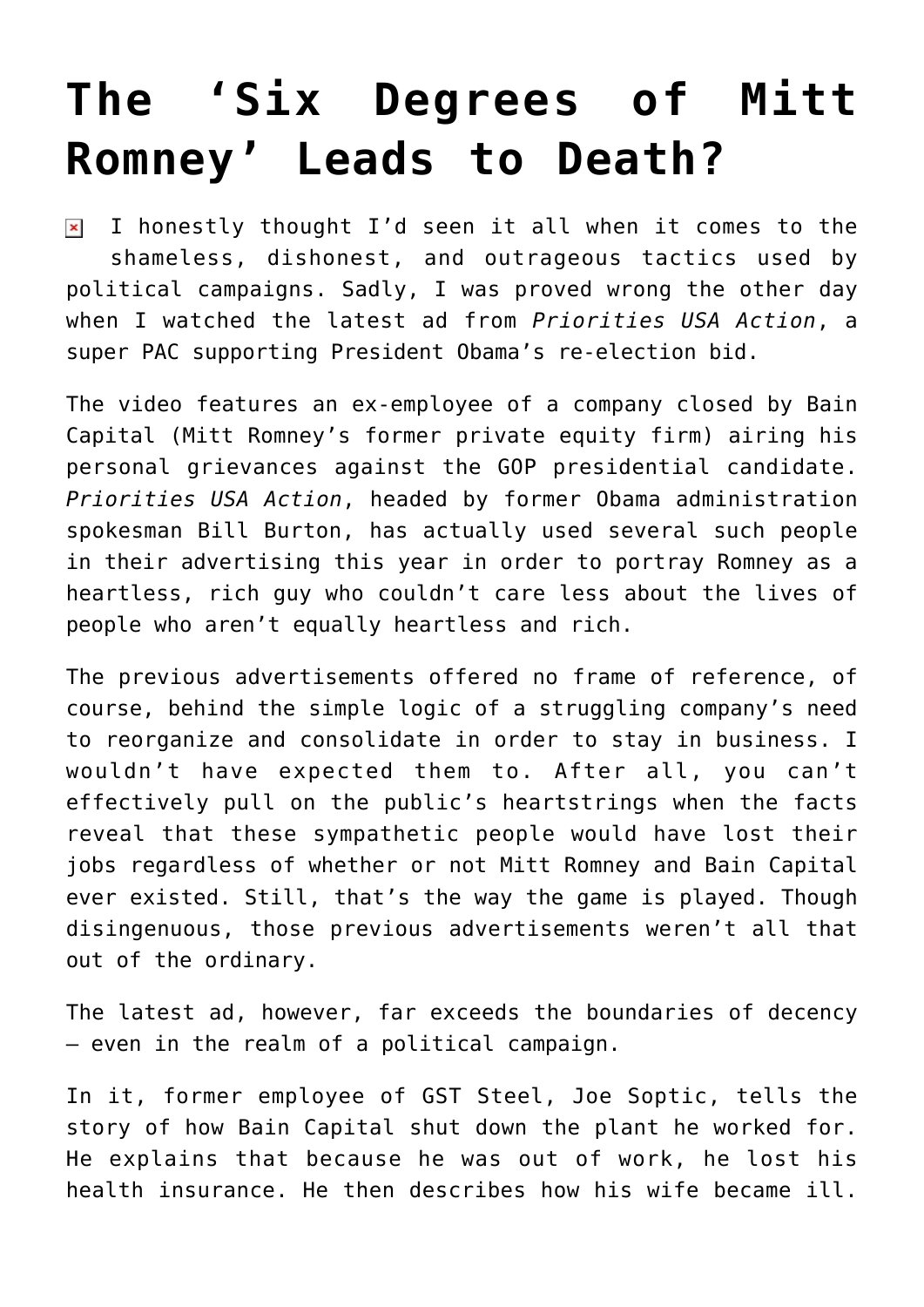Next, he *speculates* that she *might* have felt sick for a long time and chose not to speak up about it because she didn't want to burden her family with the cost of uninsured healthcare. He explains that by the time she was diagnosed with stage-four cancer, there was very little that could be done for her and she passed away soon after. He ends the advertisement by saying, "I do not think Mitt Romney realizes what he's done to anyone, and furthermore I do not think Mitt Romney is concerned."

Now, I'm certainly sympathetic to anyone who has lost a loved one, but Joe Soptic should be ashamed of himself for letting a political organization use the memory of his dead wife to slander an individual. It's bad enough for Soptic to claim that someone he doesn't personally know is callous to human suffering, but it's far worse than that… Soptic egregiously assigned blame for his wife's death to someone who had absolutely nothing to do with it, seemingly for purely political purposes. That's absolutely outrageous and disgusting. And it's equally outrageous and disgusting that Bill Burton and the rest of the morally bankrupt people at *Priorities USA Action* would promote such a message.

Is this kind of trash honestly going to be the benchmark for this year's presidential campaign? Is it now fair game to use some *six degrees of separation*, twisted logic to accuse anyone of absolutely anything, including what is essentially being described as murder?

If you take a step back and actually digest the statement that is being made in the ad, the accusation is absolutely horrendous. Even if you ignore the fact that Mitt Romney had left Bain to work for the Olympics by the time Bain Capital closed GST Steel, it's horrendous. Even if you ignore the fact that Joe Soptic's wife wasn't diagnosed with cancer until five years after her husband had lost his job, it's horrendous. Even if you ignore the fact that Joe Soptic's wife was covered by her own job's insurance until she quit that job years